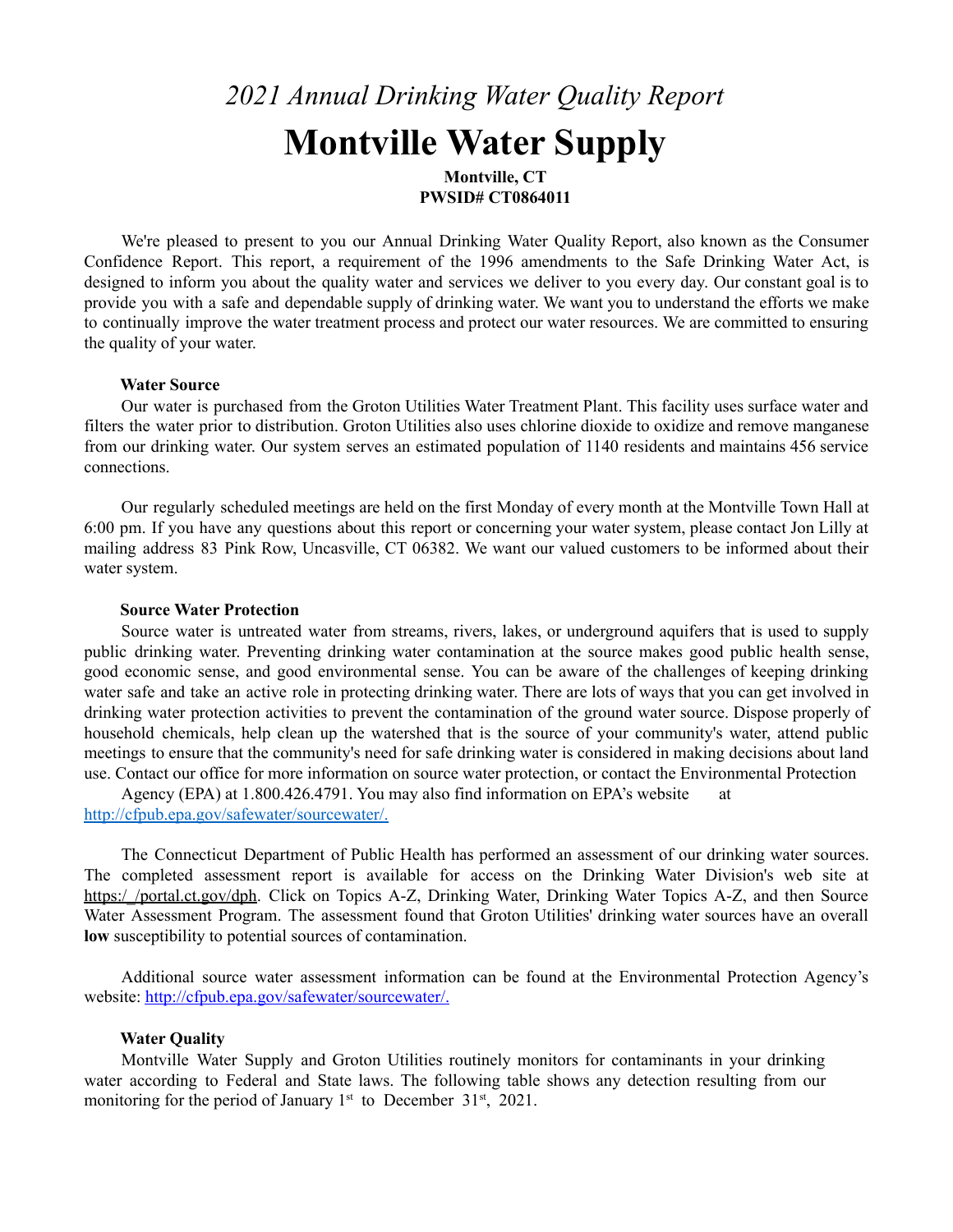The sources of drinking water include rivers, lakes, ponds and wells. As water travels over the surface of the land or through the ground, it dissolves naturally occurring minerals and radioactive material and can pick up substances resulting from human or animal activity. All sources of drinking water are subject to potential contamination by substances that are naturally occurring, or manmade. Contaminants that may be present in source water include:

**Microbial contaminants**, such as viruses and bacteria, may come from sewage treatment plants, septic systems, agricultural livestock operations, and wildlife.

**Inorganic contaminants**, such as salts and metals, can be naturally occurring or result from urban storm water runoff, industrial or domestic wastewater discharges, oil and gas production, mining, or farming.

**Pesticides and herbicides** may come from a variety of sources such as agriculture, urban storm water runoff, and residential uses.

**Organic chemical contaminants**, including synthetic and volatile organic chemicals, are by-products of industrial processes and petroleum production, and can also come from gas stations, urban storm water runoff, and septic systems. **Radioactive contaminants** can be naturally-occurring or be the result of oil and gas production and mining activities.

In order to ensure that tap water is safe to drink, U.S. Environmental Protection Agency (EPA) prescribes regulations which limit the amount of certain contaminants in water provided by public water systems. U.S. Food and Drug Administration (FDA) regulations establish limits for contaminants in bottled water which must provide the same protection for public health.

The table below lists all of the drinking water contaminants that were detected throughout water quality monitoring and testing. The presence of contaminants in the water does not necessarily indicate that the water poses a health risk.

| <b>TEST RESULTS</b><br>Unless otherwise noted, testing was done in 2021                                                                                                                                                                                  |                                                     |                               |                                                    |                      |                          |                                                                                                   |  |  |  |  |
|----------------------------------------------------------------------------------------------------------------------------------------------------------------------------------------------------------------------------------------------------------|-----------------------------------------------------|-------------------------------|----------------------------------------------------|----------------------|--------------------------|---------------------------------------------------------------------------------------------------|--|--|--|--|
| Contaminant                                                                                                                                                                                                                                              | <b>Violation</b><br>Level<br>Y/N<br><b>Detected</b> |                               | Unit<br><b>Measurement</b>                         | <b>MCLG</b>          | <b>MCL</b>               | <b>Likely Source of Contamination</b>                                                             |  |  |  |  |
| <b>Microbiological Contaminants</b>                                                                                                                                                                                                                      |                                                     |                               |                                                    |                      |                          |                                                                                                   |  |  |  |  |
| <b>Total Coliform Bacteria</b><br>(2021)                                                                                                                                                                                                                 | N                                                   | <b>Absent</b>                 | <b>Highest monthly</b><br># of positive<br>samples | Absent               | $\mathbf{1}$<br>positive | Naturally present in the environment                                                              |  |  |  |  |
| Turbidity<br>(2/4/2021)                                                                                                                                                                                                                                  | N                                                   | 0.62                          | ntu                                                | n/a                  | <b>TT</b>                | Soil runoff                                                                                       |  |  |  |  |
| <b>Inorganic Contaminants</b>                                                                                                                                                                                                                            |                                                     |                               |                                                    |                      |                          |                                                                                                   |  |  |  |  |
| Copper*<br>(2021)                                                                                                                                                                                                                                        | $\mathbf N$                                         | 0.38                          | ppm                                                | 1.3                  | $AL = 1.3$               | Corrosion of household plumbing systems                                                           |  |  |  |  |
| Lead*<br>(2021)                                                                                                                                                                                                                                          | N                                                   | .0012                         | ppb                                                | $\mathbf{0}$         | $AL = 15$                | Corrosion of household plumbing systems                                                           |  |  |  |  |
| Nitrate [as Nitrogen]<br>(2019)                                                                                                                                                                                                                          | N                                                   | 0.16                          | ppm                                                | 10                   | 10                       | Runoff from fertilizer use; leaching from<br>septic tanks, sewage; erosion of natural<br>deposits |  |  |  |  |
| * = Reported results are the 90 <sup>th</sup> percentile value (the value that 90% of all samples are less than). Of the 47 samples collected for Lead, we had<br>only 7 samples that detected Lead, the highest of which was found to be only 42.9 ppb. |                                                     |                               |                                                    |                      |                          |                                                                                                   |  |  |  |  |
| <b>Disinfection By-Products</b>                                                                                                                                                                                                                          |                                                     |                               |                                                    |                      |                          |                                                                                                   |  |  |  |  |
| Chlorine Residual<br>(2021)                                                                                                                                                                                                                              | N                                                   | RAA: .72<br>$(.23-1.36)$      | ppm                                                | <b>MRDLG</b><br>$=4$ | <b>MRDL</b><br>$=4$      | Water additive used to control microbes                                                           |  |  |  |  |
| HAA5<br>[Total Haloacetic<br>Acids] (2021)                                                                                                                                                                                                               | N                                                   | RAA:32.45<br>$(25.7 - 39.0)$  | ppb                                                | $\mathbf{0}$         | 60                       | By-product of drinking water chlorination                                                         |  |  |  |  |
| <b>TTHM</b><br>[Total Trihalomethanes]<br>(2021)                                                                                                                                                                                                         | ${\bf N}$                                           | RAA: 56.18<br>$(36.9 - 74.3)$ | ppb                                                | $\mathbf{0}$         | 80                       | By-product of drinking water chlorination                                                         |  |  |  |  |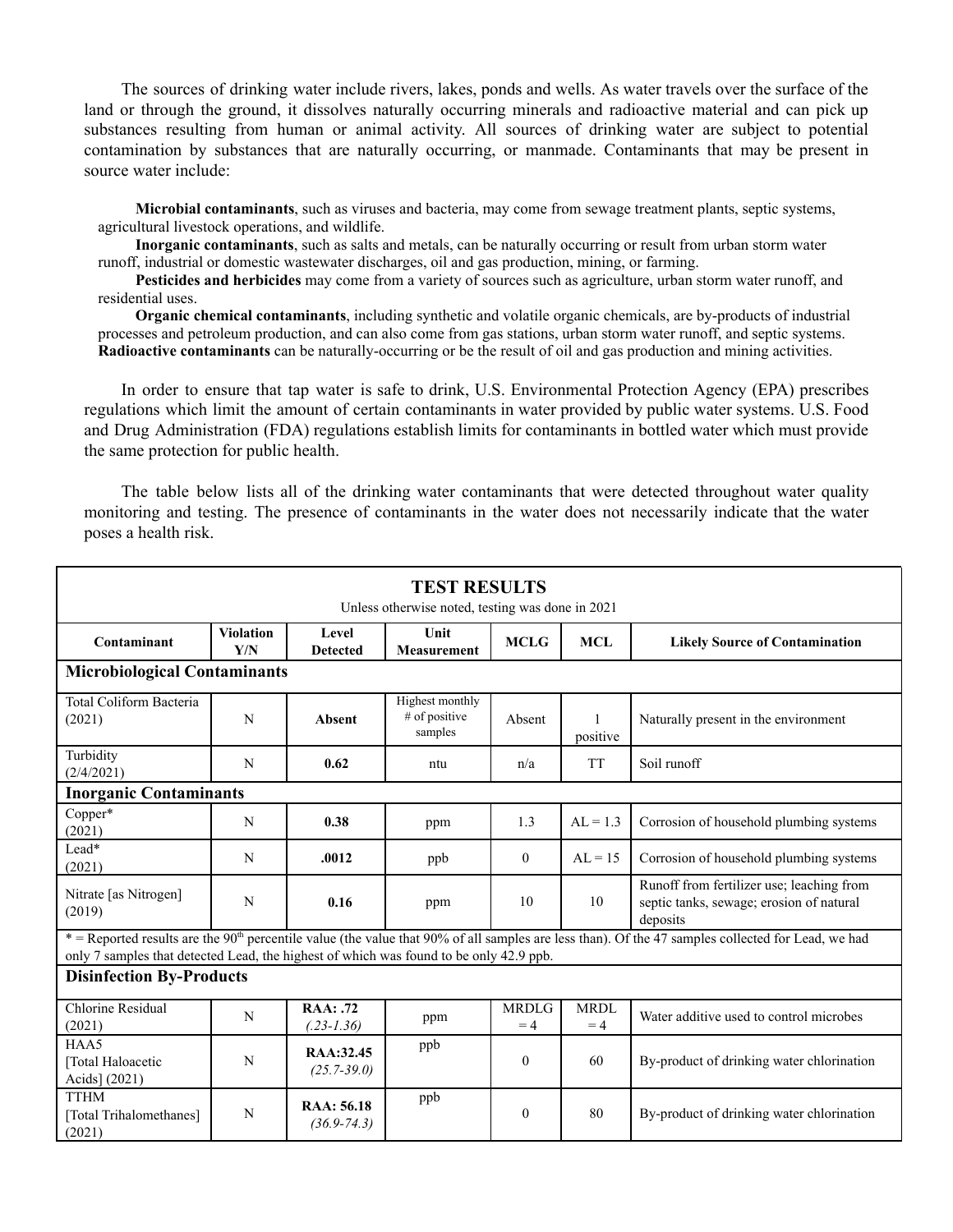**Note:** The state allows us to monitor for some contaminants less than once per year because the concentrations of these contaminants do not change frequently. Not all contaminants are tested for every year due to monitoring waivers and therefore we must use the most recent round of sampling. Some of our data is more than one year old, however, is limited to no older than 5 years.

**Units:**

*Parts per million* **(ppm)** *or Milligrams per liter (mg/l)* - one part per million corresponds to one minute in two years or a single penny in

\$10,000.

*Parts per billion* **(ppb)** *or Micrograms per liter* - one part per billion corresponds to one minute in 2,000 years, or a single penny in \$10,000,000.

*Picocuries per liter* **(pCi/L)** - picocuries per liter is a measure of the radioactivity in water.

*Micrograms per Liter*  $(\mu g/1)$  – a measure of radioactivity in water.

*Millirems per year* **(mrem/year)** – a measure of radiation absorbed by the water.

*Nephelometric Turbidity Unit* **(NTU)** - nephelometric turbidity unit is a measure of the clarity of water. Turbidity in excess of 5 NTU is just noticeable to the average person.

#### **Definitions:**

*Action Level* **(AL)** - the concentration of a contaminant which, if exceeded, triggers treatment or other requirements which a water system must follow.

*Treatment Technique* **(TT)** - A treatment technique is a required process intended to reduce the level of a contaminant in drinking water

*Million Fibers per Liter* **(MFL)** - million fibers per liter is a measure of the presence of asbestos fibers that are longer than 10 micrometers. *Maximum Contaminant Level* **(MCL)** - The MCL is the highest level of a contaminant that is allowed in drinking water. MCLs are set as close to the MCLGs as feasible using the best available treatment technology.

*Maximum Contaminant Level Goal* **(MCLG)** - The MCLG is the level of a contaminant in drinking water below which there is no known or expected risk to health. MCLGs allow for a margin of safety.

*Drinking Water Equivalent Level* **(DWEL)** *–* A lifetime exposure concentration protective of adverse, non-cancer health effects, that assumes all of the exposure to a contaminant is from a drinking water source.

*Maximum Residual Disinfectant Level* **(MRDL)** - The highest level of a disinfectant allowed in drinking water. There is convincing evidence that addition of a disinfectant is necessary for control of microbial contaminants.

*Maximum Residual Disinfectant Level Goal* **(MRDLG)** - The level of a drinking water disinfectant below which there is no known or expected risk to health. MRDLGs do not reflect the benefits of the use of disinfectants to control microbial contaminants.

*Running Annual Average* **(RAA) -** The average of all monthly or quarterly samples for the last year at all sample

locations.

*Non Detect* **(ND)** - The contaminant was not detected. *Not Applicable, Not Established* **(N/A)**

## **IMPORTANT INFORMATION**

*Lead - Major Sources in Drinking Water: Corrosion of household plumbing systems; erosion of natural deposits.*

Health Effects Statement: Infants and children who drink water containing lead in excess of the action level could experience delays in their physical or mental development. Children could show slight deficits in attention span and learning *abilities.*

*Adults who drink this water over many years could develop kidney problems or high blood pressure.*

*Copper - Major Sources in Drinking Water: Corrosion of household plumbing systems; erosion of natural deposits; leaching from wood preservatives.*

Health Effects Statement: Copper is an essential nutrient, but some people who drink water containing copper in excess of the action level over a relatively short amount of time could experience gastrointestinal distress. Some people who drink water containing copper in excess of the action level over many years could, suffer liver or kidney damage. People with

*Wilson's Disease should consult their personal doctor.*

**Fluoride:** Fluoride levels must be maintained between 1-2 ppm, for those water systems that fluoridate the water.

**Lead/Copper:** Action levels are measured at consumer's tap. 90% of the tests must be equal to or below the action *level; therefore, the listed results above have been calculated and are listed as the 90 th percentile.*

Sodium: The reason for this notification is so that consumers on low or restricted sodium diets may take into account their sodium intake from the drinking water. If you have been placed on a sodium restricted diet, please inform your physician *that your water contained approximately 28 mg/L of sodium as a result of testing completed in 2018.*

Total Coliform Bacteria - Reported as the highest monthly number of positive samples, for water systems that take < 40 samples per month. Coliforms are bacteria which are naturally present in the environment and are used as an indicator that *other, potentially-harmful bacteria may be present. Our tests have all been negative.*

*TTHM/HAA5: Total Trihalomethanes (TTHM) and Haloacetic Acids (HAA5) are formed as a by-product of drinking* water chlorination. This chemical reaction occurs when chlorine combines with naturally occurring organic matter in water. **Turbidity:** Turbidity has no health effects. However, turbidity can interfere with disinfection and provide a medium for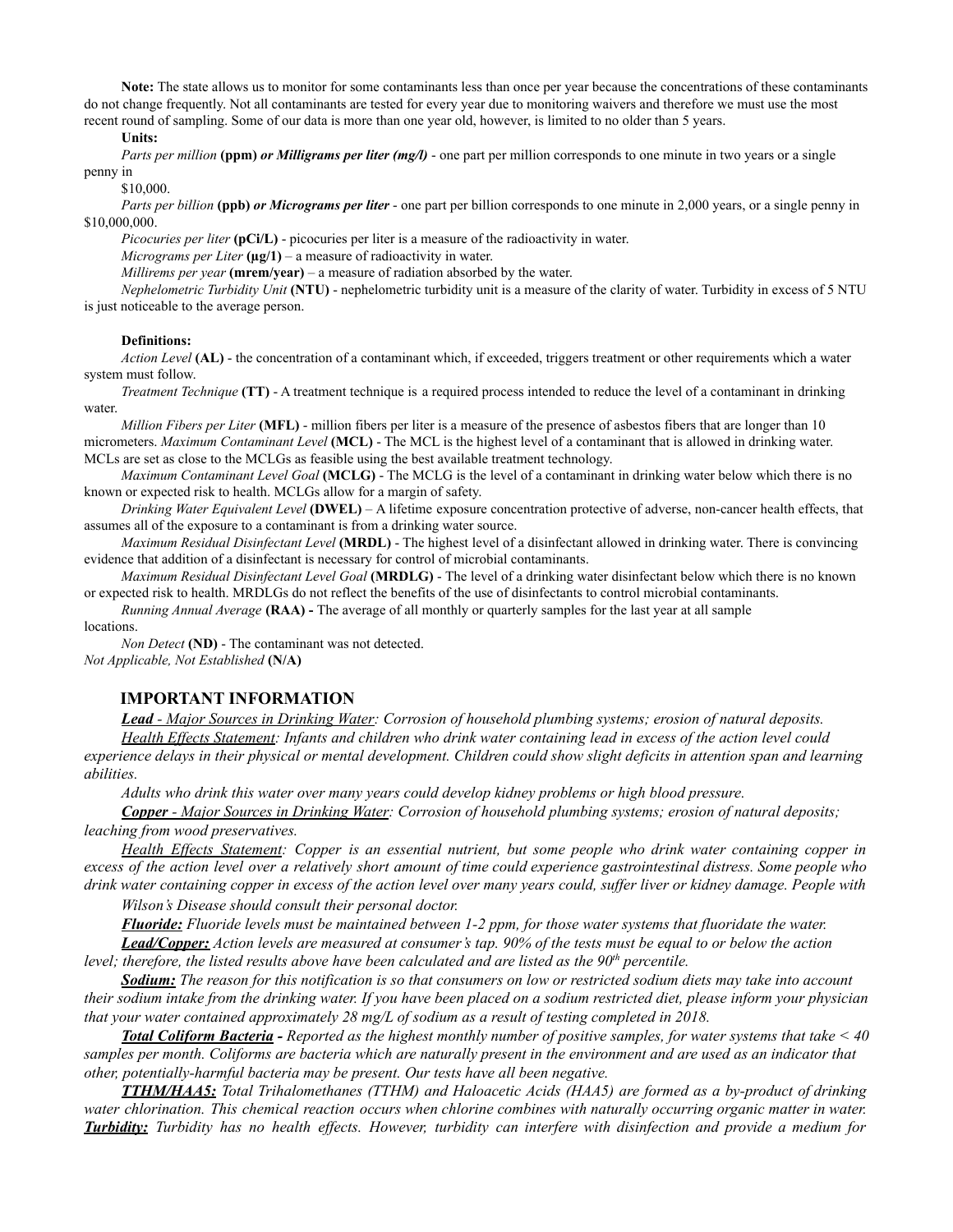*microbial growth. Turbidity may indicate the presence of disease-causing organisms. These organisms include bacteria, viruses, and parasites that can cause symptoms such as nausea, cramps, diarrhea, and associated headaches.*

# **IMPORTANT INFORMATION**

Since our system chlorinates its water, we are required to report our annual average for chlorine residual. **Chlorine residual** was found to be **1.01 ppm**, with a range of 0.31 ppm to 1.45 ppm.

The Groton Utilities (water supplier) detected a range of sodium from 28 – 31 mg/L. Because we exceeded the 28 mg/L threshold. To Our Water Customers: If you have been placed on a sodium-restricted diet, please inform your physician that our water contains 30 mg/L of sodium.

## **GROTON UTILITIES WATER QUALITY DATA**

The two tables below are the Water Quality Data provided by our water supplier, Groton Utilities, for the year 2021:

Groton Utilities 2021 Annual Water Quality Data for Consecutive Water Systems

| Reguialea Contaminants     |            |                                                     |                |                              |                                         |                                                                                                       |                           |  |
|----------------------------|------------|-----------------------------------------------------|----------------|------------------------------|-----------------------------------------|-------------------------------------------------------------------------------------------------------|---------------------------|--|
| Parameter                  | Units      | <b>MCL</b>                                          | <b>MCGL</b>    | Highest<br>Detected<br>Level | Range                                   | Major source                                                                                          | Meets<br><b>Standards</b> |  |
| Barium                     | ppm        | $\overline{2}$                                      | 2              | 0.01                         | ------                                  | Discharge of drilling<br>wastes, discharge from<br>metal refineries, erosion of<br>natural deposits.  | <b>YES</b>                |  |
| Chloride                   | ppm        | 250                                                 | N/A            | 43                           | 25-43                                   | Stormwater runoff<br>containing road salt, erosion<br>of natural deposits.                            | <b>YES</b>                |  |
| Fluoride                   | ppm        | 4                                                   | $\overline{4}$ | 0.80                         | $0.52 - 080$                            | Erosion of natural deposits,<br>water additive which<br>promotes strong teeth.                        | <b>YES</b>                |  |
| Nitrate                    | ppm        | 10                                                  | 10             | $\overline{0}$ .<br>05       | $ND<0.02-0.0$<br>5                      | Runoff from fertilizer use,<br>leachate from septic tanks,<br>sewage, erosion of natural<br>deposits. | <b>YES</b>                |  |
| Parameter                  | Units      | <b>TT</b>                                           | <b>MCGL</b>    | Lowest<br><b>RAA</b>         | Range                                   | Major Source                                                                                          | Meets<br><b>Standards</b> |  |
| Total<br>Organic<br>Carbon | N/A        | Removal ratio<br>must be $>=1.00$                   | N/A            | 1.6                          | $1.2 - 2.1$                             | Naturally present in the<br>environment.                                                              | <b>YES</b>                |  |
| Parameter                  | Units      | <b>TT</b>                                           | <b>MCGL</b>    | Highest<br>Detected<br>Level | Lowest % of<br>samples meeting<br>Limit | Major Source                                                                                          | Meets<br><b>Standards</b> |  |
| Turbidity                  | <b>NTU</b> | 95% of monthly<br>samples must be<br>$\leq$ 0.3 NTU | N/A            | $\overline{0}$ .<br>14       | 100%                                    | Soil Runoff.                                                                                          | <b>YES</b>                |  |

*Regulated Contaminants*

# *Unregulated Contaminants*

| Parameter | Units | <b>MCL</b> | <b>MCGL</b> | Average | Range | Major Source | Meet  |
|-----------|-------|------------|-------------|---------|-------|--------------|-------|
|           |       |            |             |         |       |              | N     |
|           |       |            |             |         |       |              | Stan  |
|           |       |            |             |         |       |              | dards |